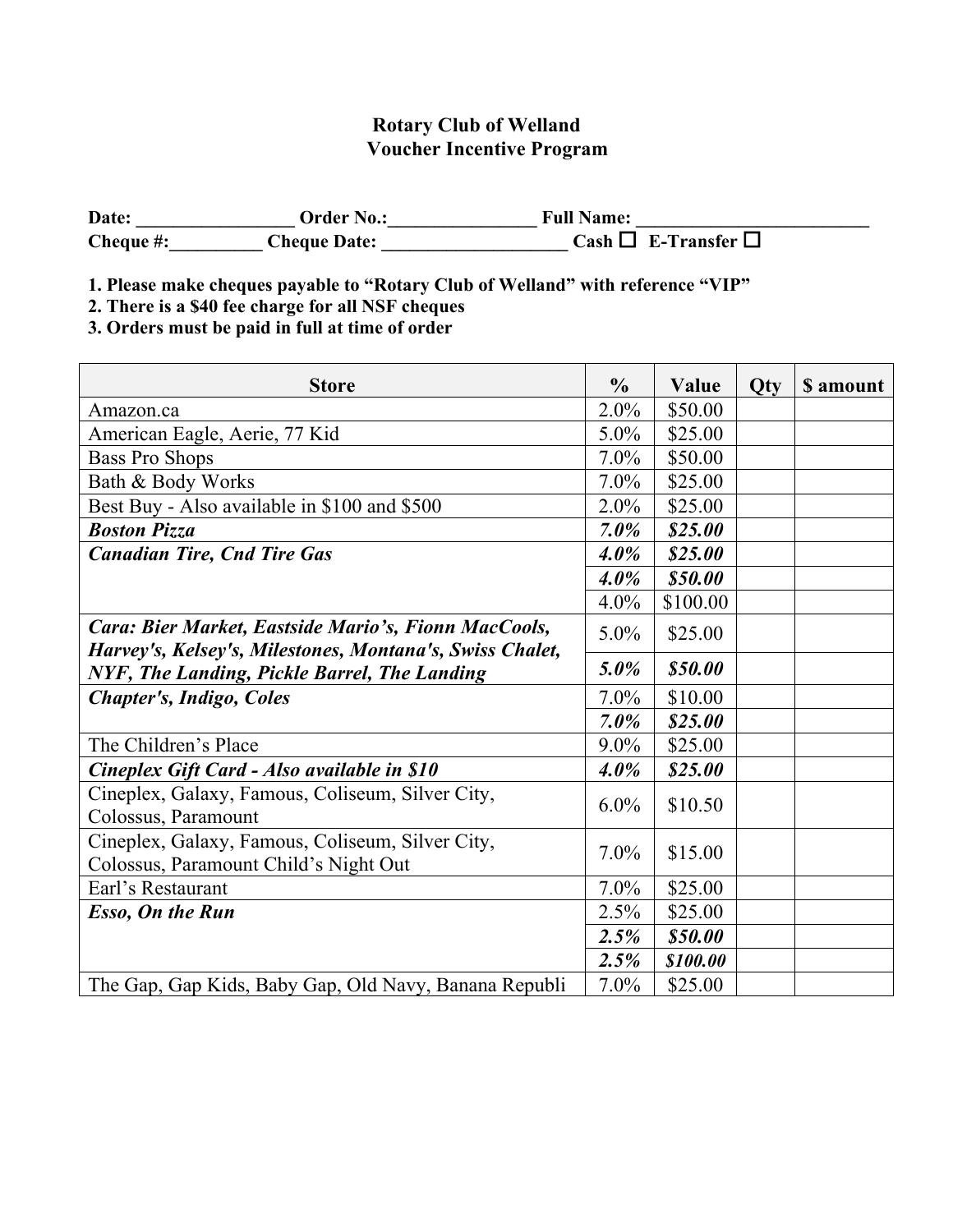| <b>Store</b>                                               |              | Value    | <b>Qty</b> | \$ amount |
|------------------------------------------------------------|--------------|----------|------------|-----------|
| <b>Giant Tiger, Scott's Discount</b>                       |              | \$25.00  |            |           |
| <b>Home Depot</b>                                          | 3.0%         | \$25.00  |            |           |
| Also available in \$500                                    |              | \$100.00 |            |           |
| <b>Home Hardware -</b>                                     | 3.0%<br>3.5% | \$25.00  |            |           |
| Also available in \$500                                    | 3.5%         | \$100.00 |            |           |
| HBC, The Bay, Home Outfitters                              | 3.5%         | \$25.00  |            |           |
|                                                            | 3.5%         | \$100.00 |            |           |
| <b>Joey Restaurants</b>                                    | $7.0\%$      | \$25.00  |            |           |
| <b>The Keg</b>                                             | $8.0\%$      | \$25.00  |            |           |
|                                                            | 8.0%         | \$50.00  |            |           |
|                                                            | 8.0%         | \$100.00 |            |           |
| Landmark Cinemas General Admission                         | $6.0\%$      | \$10.50  |            |           |
| Landmark Cinemas Kids Adventure Pass                       | $8.0\%$      | \$13.00  |            |           |
| Laura Secord                                               | 10.0%        | \$25.00  |            |           |
| Loblaws, No Frills, Zehrs, Fortinos, Real Cnd Superstore   | 3.5%         | \$50.00  |            |           |
|                                                            | 3.5%         | \$100.00 |            |           |
|                                                            | 3.5%         | \$250.00 |            |           |
| Longo's                                                    | 3.5%         | \$50.00  |            |           |
| Lowes Canada                                               | 2.0%         | \$100.00 |            |           |
| <b>Marks Work Warehouse</b>                                | $7.0\%$      | \$25.00  |            |           |
| McDonald's Restaurants                                     | $3.0\%$      | \$25.00  |            |           |
| <b>Metro, Food Basics</b>                                  | $4.0\%$      | \$50.00  |            |           |
| Also available in \$25 and \$250                           | $4.0\%$      | \$100.00 |            |           |
| <b>M &amp; M Food Market</b>                               | $4.0\%$      | \$25.00  |            |           |
| <b>Moxies Classic Grill</b>                                | 10%          | \$25.00  |            |           |
| PetroCanada - Also available in \$500                      | $3.0\%$      | \$25.00  |            |           |
|                                                            | $3.0\%$      | \$50.00  |            |           |
|                                                            | 3.0%         | \$100.00 |            |           |
| Pier 1 Imports                                             |              | \$25.00  |            |           |
| <b>Pioneer Petroleums</b>                                  | 1.5%         | \$50.00  |            |           |
| <b>Pizza Pizza-</b> Also available in \$100                | 10%          | \$25.00  |            |           |
| <b>Red Lobster</b>                                         |              | \$25.00  |            |           |
| <b>Rona, Reno-Depot, Botanix</b> - Also available in \$500 |              | \$25.00  |            |           |
|                                                            | 5.0%         | \$100.00 |            |           |
| Roots, Roots Kids, Baby Roots, Roots Home                  | 12%          | \$25.00  |            |           |
| Shell Canada                                               |              | \$50.00  |            |           |
| <b>Shoppers Drug Mart, Pharmaprix</b>                      |              | \$25.00  |            |           |
|                                                            | $3.0\%$      | \$100.00 |            |           |
| SIR Corp: Jack Astor's, Alice Fazooli's, Far Niente, Reds, | 10.0%        | \$25.00  |            |           |
| Canyon Creek, The Loose Moose                              |              |          |            |           |